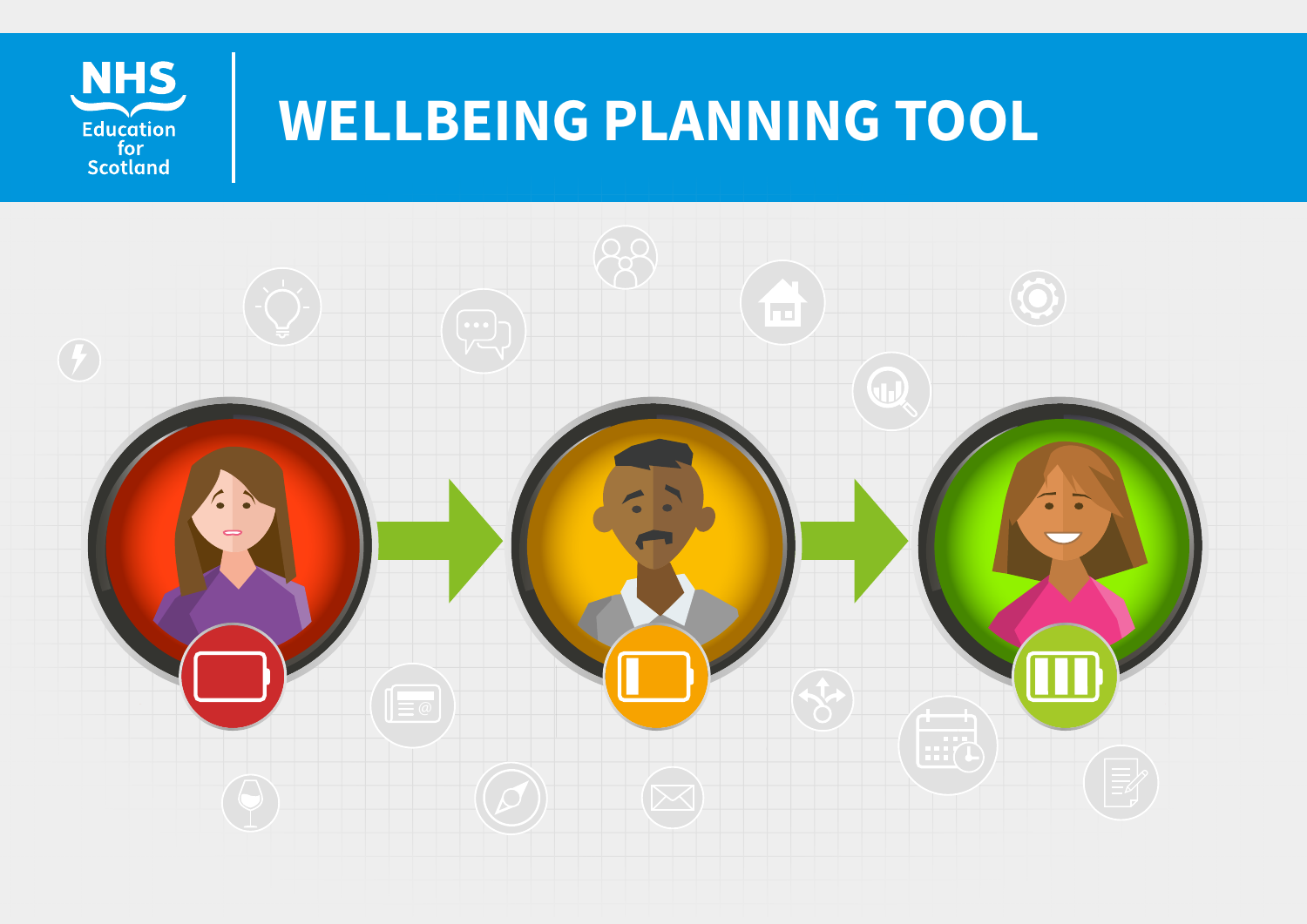

# **Step 1**

# **Knowing your warning signs**

The first step to looking after your own wellbeing is to look out for and recognise the early warning signs that tell you your wellbeing might be at risk. Use the first "traffic light" section of the plan to reflect on what your own early warning signs are, and what red, amber and green look like for you.



# **Step 2**

# **Actively manage your wellbeing**

We are all different and have our own unique ways of managing stress at work, and at home. Use the second step of the plan to reflect on what works for you, and what you will commit to doing in order to maintain your wellbeing when you notice your own warning signs.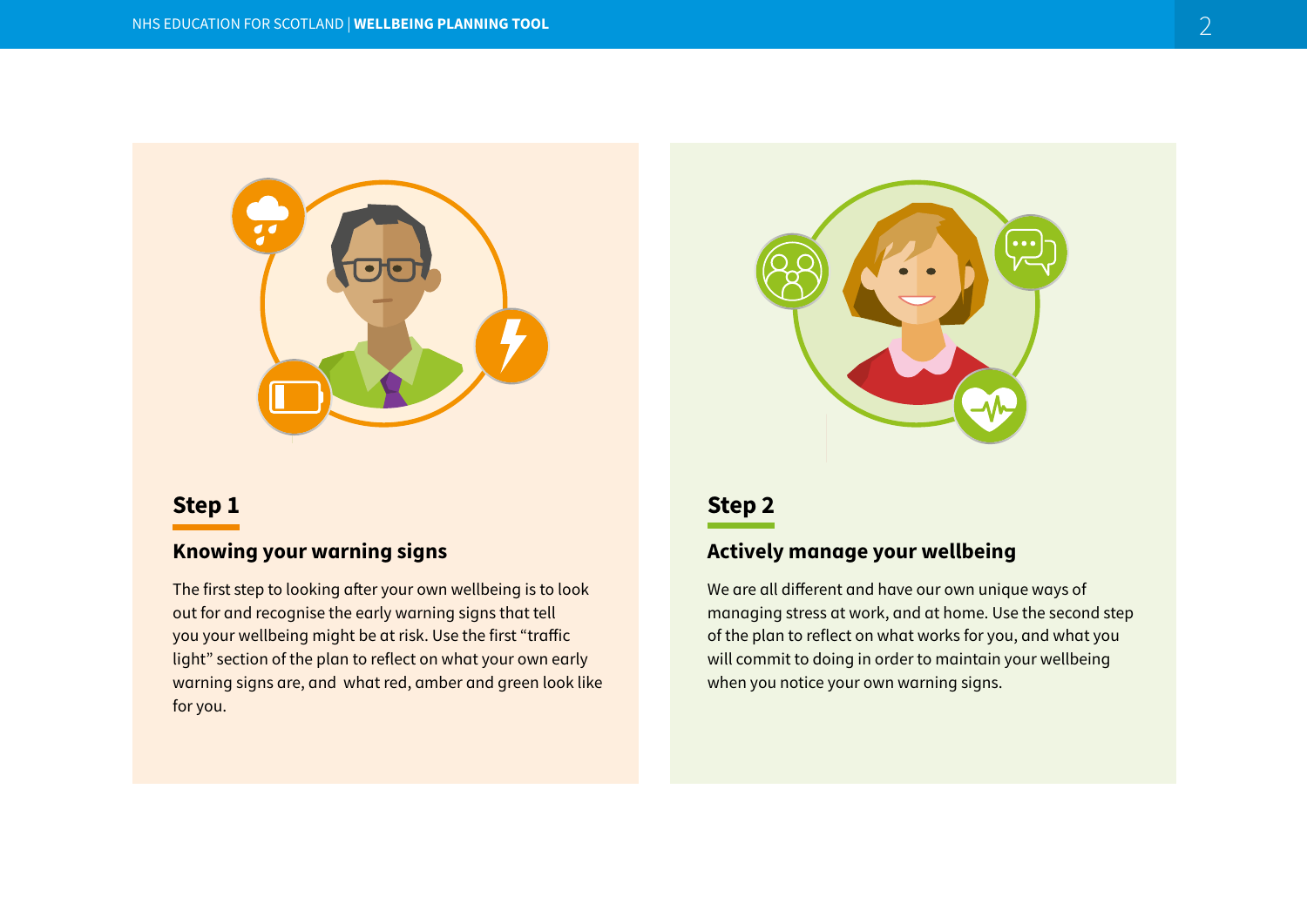|                                                                  | <b>Type of wellbeing</b>                                                                                                                                    |                                                                                                                                                                                                                         |                                                                                                                                                                          |  |
|------------------------------------------------------------------|-------------------------------------------------------------------------------------------------------------------------------------------------------------|-------------------------------------------------------------------------------------------------------------------------------------------------------------------------------------------------------------------------|--------------------------------------------------------------------------------------------------------------------------------------------------------------------------|--|
| At risk warning                                                  | <b>Physical wellbeing Examples:</b>                                                                                                                         | <b>Psychological Wellbeing Examples:</b>                                                                                                                                                                                | <b>Social Wellbeing Examples:</b>                                                                                                                                        |  |
| Red<br><b>Stop, take action</b>                                  | $+$ Disrupted / no sleep<br>$+$ Exhausted or lethargic<br>+ Drinking alcohol / abusing<br>substances to cope<br>$+$ No physical or leisure activity         | + Feeling unable to cope or afraid<br>nearly all the time<br>+ Becoming angry at work and at<br>home<br>$+$ Totally absorbed in thoughts about<br>difficult or terrifying work events                                   | + Isolated from or avoiding<br>connections with colleagues<br>+ Cut off from family and friends<br>$+$ Avoiding and/or dreading any social<br>activity, social isolation |  |
| <b>Amber</b><br><b>Possible risk:</b><br>time to do<br>something | + More tired / weak than normal<br>$+$ Reducing activities that bring sense<br>of enjoyment / meaning<br>$+$ Infrequent or unhealthy eating and<br>drinking | $+$ Feeling angry or anxious, low or sad<br>at work much of the time<br>$+$ Difficult to focus: At the edge of your<br>personal "stretch" zone<br>$+$ Can't stop thinking about difficult<br>events from the work shift | $+$ Limited sense of connection with<br>work colleagues / team<br><b>Reduced social contact</b><br>$+$ Withdrawing mentally from loved<br>ones                           |  |
| Green<br>None                                                    | $+$ Physically fit and strong, exercising<br>as normal<br>$+$ Sleeping well, rested<br>+ Eating and drinking as normal                                      | <b>Enjoying leisure activities</b><br>$+$ Feeling mentally well, focussed<br>Being interested and curious about<br>the world                                                                                            | $+$ Feeling connected to colleagues,<br>regular opportunity for check ins<br>$+$ Regular meaningful restorative<br>contact with loved ones                               |  |

# **Step 1:** Some common examples of the signs that your wellbeing is at threat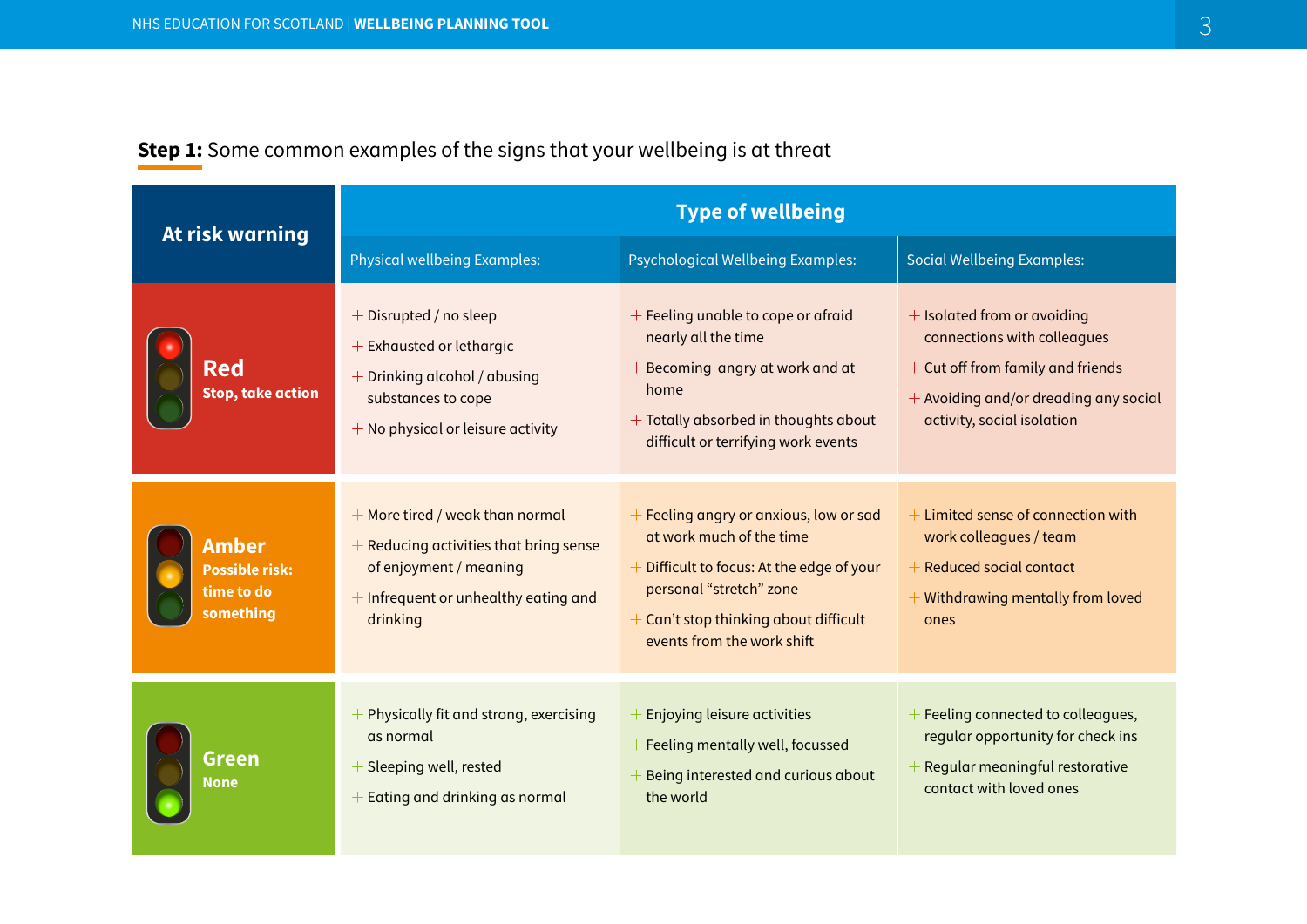# **Step 1:** What are your personal warning signs?

| What are my warning signs?<br>What tells me I'm feeling<br>stressed?               | Physical | Psychological | Social |
|------------------------------------------------------------------------------------|----------|---------------|--------|
| <b>Red</b><br>Feeling stressed,<br>stop – time to<br>do something<br>straight away |          |               |        |
| <b>Amber</b><br>Feeling a little<br>stressed, time<br>to do something<br>different |          |               |        |
| <b>Green</b><br>I'm ok, no need<br>to do anything<br>differently                   |          |               |        |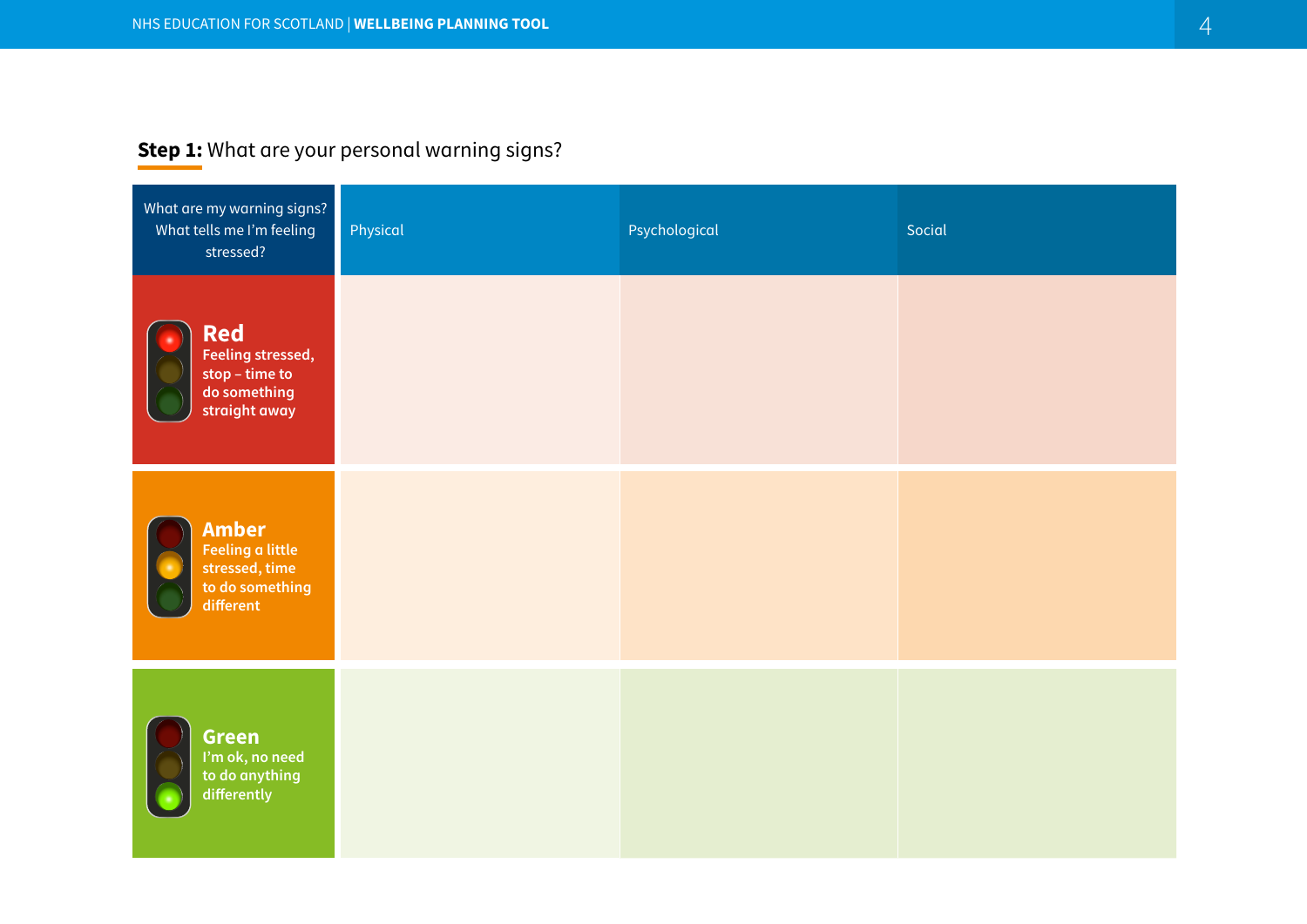# **Step 2:** Some common examples of ways to preserve our wellbeing

#### **DURING WORK**

#### **Physical wellbeing - Doing**

- $+$  Permission from self and others to take breaks in a safe environment
- $+$  Eat and drink well





#### **Psychological wellbeing - Thinking and Feeling**

- $+$  Focus attention on what you can control
- $+$  Notice and limit repeatedly thinking about challenging events
- $+$  Understand normal responses to stress
- $+$  Notice your own stress response, acknowledge it is OK and normal to feel stress
- $+$  Take mental 'breathing space' breaks when physical ones may be impossible

#### **Social wellbeing - Connecting**

- $+$  Opportunities for regular check in with colleagues
- $+$  Work with a buddy where possible
- $+$  Maintain a connection with outside support in breaks

## **LEAVING WORK**

#### **Physical wellbeing - Doing**

- Do a physical 'check in' *"Am I OK?"*
- $+$  What steps do I need to take to be OK?
- $+$  Who can I speak to / what do I need?

#### **Psychological wellbeing - Thinking and Feeling**

- Take a moment to say to yourself *"Today's shift is over. I have done what I can"*
- $+$  Reflect on your day and acknowledge your feelings. What went well?
- $+$  Intentionally switch your attention to home, restore, recharge, replenish and rest

#### **Social wellbeing - Connecting**

- $+$  Connect and share with colleagues
- $+$  Check on your colleagues before you leave. Are they OK?

### **AT HOME**

#### **Physical wellbeing - Doing**

- $+$  **B**alance try to plan activities that you know help you relax and that provide light to the shade of the day's work
- $+$  Prioritise rest, exercise and eating
- $+$  Plan a wind-down routine to sleep

#### **Psychological wellbeing - Thinking and Feeling**

- **A**wareness notice the day's impact on your Body, Emotions, Relationships and Activity
- $+$  Plan a wind-down routine to mentally and physically disconnect from work
- $+$  Take time to consciously switch off mentally from work

#### **Social wellbeing - Connecting**

- **C**onnection create and sustain mental and physical connections to people and activities that are important
- $+$  Connect also to your values why is this work important to you and your community?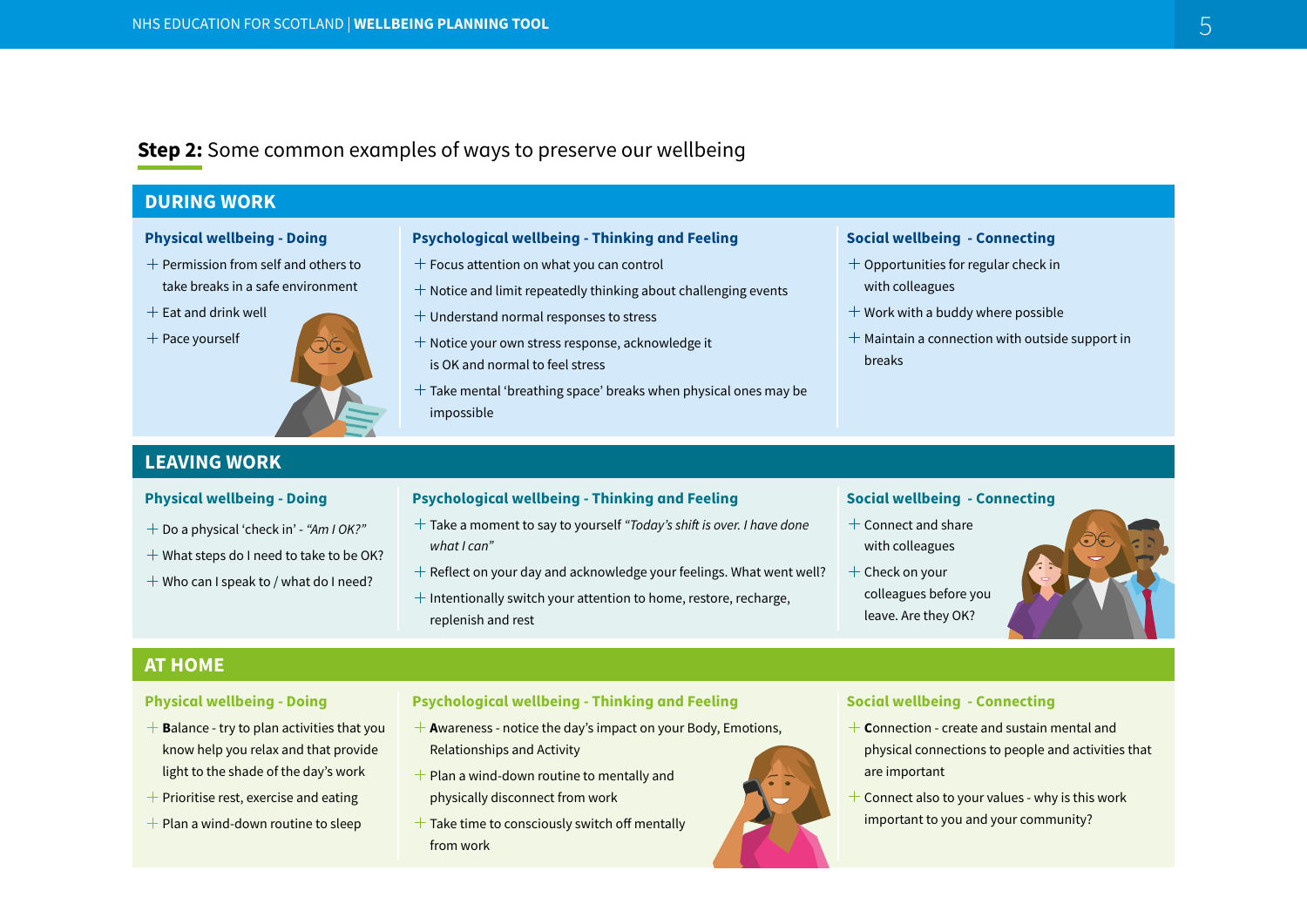**Step 2 Wellbeing plan:** What do I commit to doing to protect my wellbeing when I notice any amber warning signs?

My amber warning signs are:

When I notice them, to protect my wellbeing I will:

|          | <b>Physical:</b><br>What will I do and not do? | <b>Psychological:</b><br>How do I want to think and feel? | Social:<br>Who will I connect with? Who will I talk<br>to about how I am feeling? |
|----------|------------------------------------------------|-----------------------------------------------------------|-----------------------------------------------------------------------------------|
| At home: |                                                |                                                           |                                                                                   |
| At work: |                                                |                                                           |                                                                                   |